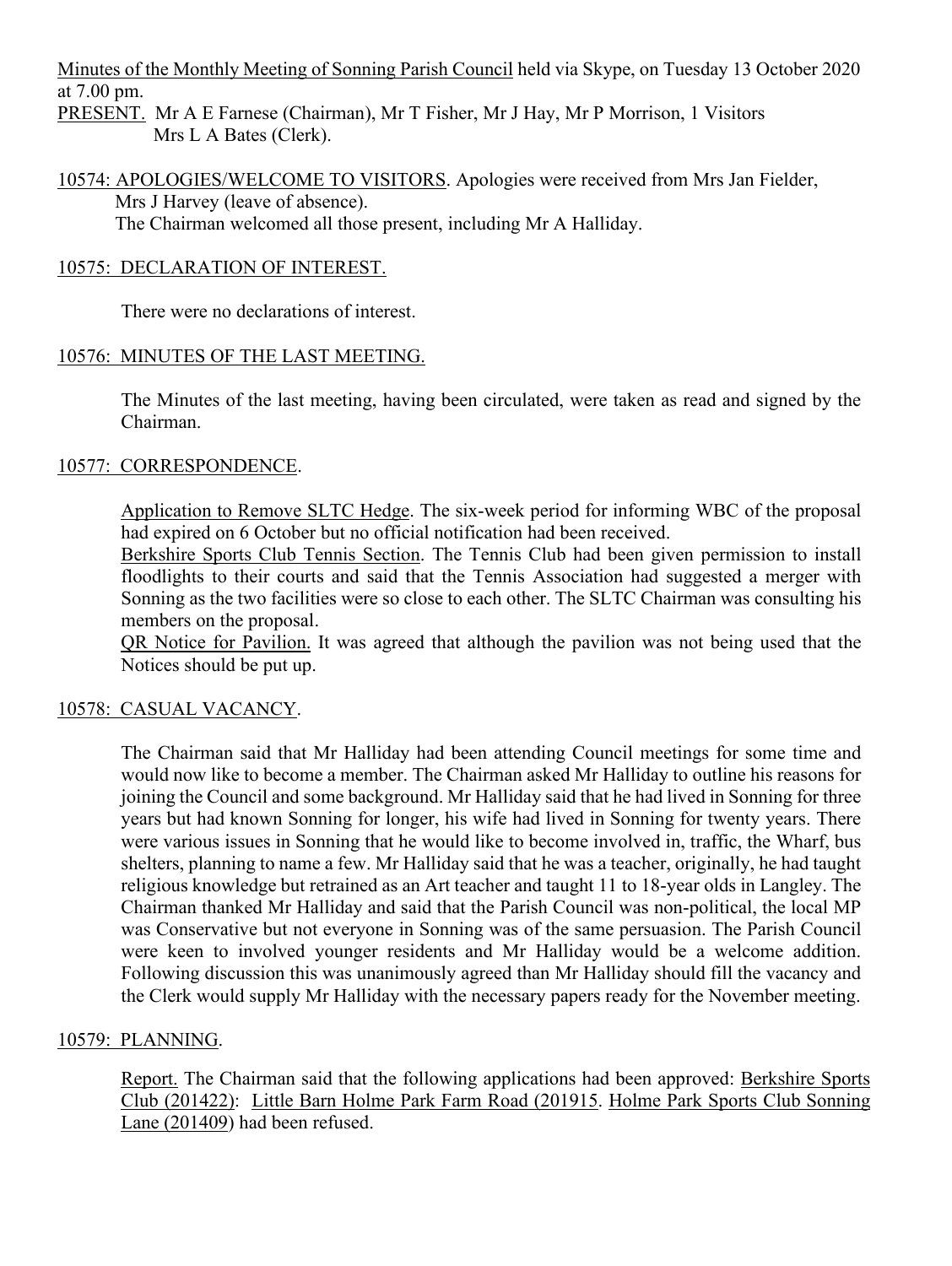The following applications were ongoing). Land South of Old Bath Road (201833: Old Readingensians Sports Ground. (201882): Holme Park Farm, Holme Park Farm Lane: The Pilgrims Thames Street (202433) Sonning Place Pearson Road. (202337).

The following applications had been approved. See above

The following applications had been refused. See above.

The following applications had been withdrawn. No applications had been withdrawn.

The following appeal was ongoing: Linkside Duffield Road 19/24/38) **APPEAL** APP/X0360/W/20/3254803

Neighbourhood Plan. Mr Fisher said that the volunteers were being organised into groups considering different aspects (Finance and Grants: Historic Environment & Conservation Area: Landscape & Environment etc.) and this would include research and putting questions together for their section. There was a possibility that the questionnaire would be ready in time for delivery before Christmas.

The following new applications had been received. Little Barn Holme Park Farm Road (201915). Householder application for the proposed erection of a two-storey rear extension with observation dome, plus single storey side/rear extension, alterations to existing single storey roof and changes to fenestration: Linkside Duffield Road 19/24/38) APPEAL APP/X0360/W/20/3254803. Full application for the erection of 12 No flats, a detached car port & cycle store, car parking, widened site access and landscaping following demolition of the existing dwelling and outbuildings: Old Readingensians Sports Ground. (201882). Full planning application for the proposed installation of LED floodlights to existing stadium football pitch.

The following applications were on the agenda for a decision as the planning meeting had not been quorate.

Holme Park Farm, Holme Park Farm Lane (202350). The Chairman said that all three planning Councillors had seen the plans. These were similar, to a previous application, but the size had been reduced. In principle there didn't seem to be a problem but the increased activity could attract additional traffic to the area and put pressure on the drainage (which appeared to be via septic tank) due to the additional use of water. Mr Fisher said that he shared the Chairman's concerns and the increase in size was 30% more than the original. Other concerns included the removal of animal waste. Mr Morrison said his concerns were about the additional use of water on the site and potential increase in traffic. Following discussion, it was agreed to object to the application for the above reasons.

The Pilgrims Thames Street (202433). Mr Morrison said that planning permission had already been given and this was for a small change to the footprint. Following discussion, it was agreed to say that SPC could find no reason to object.

Sonning Place Pearson Road. (202337). Mr Fisher said this application had been submitted as WBC considered it to be in the curtilage of a listed building, although the land had now been transferred to the neighbouring property. Mr Fisher said that the pool and changing room were a long way from the Listed Building and could not be seen from the building, as they were located behind Sonning Place. Following discussion, it was agreed to say that SPC could find no reason to object but couldn't get involved in the legalities.

#### Unit 2 East Reading Retail Park Shepherds Hill, Woodley. (202464).

This was in the adjoining parish but SPC had been consulted as it was close to the boundary. The Retail Park consisted of a row of buildings with existing retail use on Shepherds Hill roundabout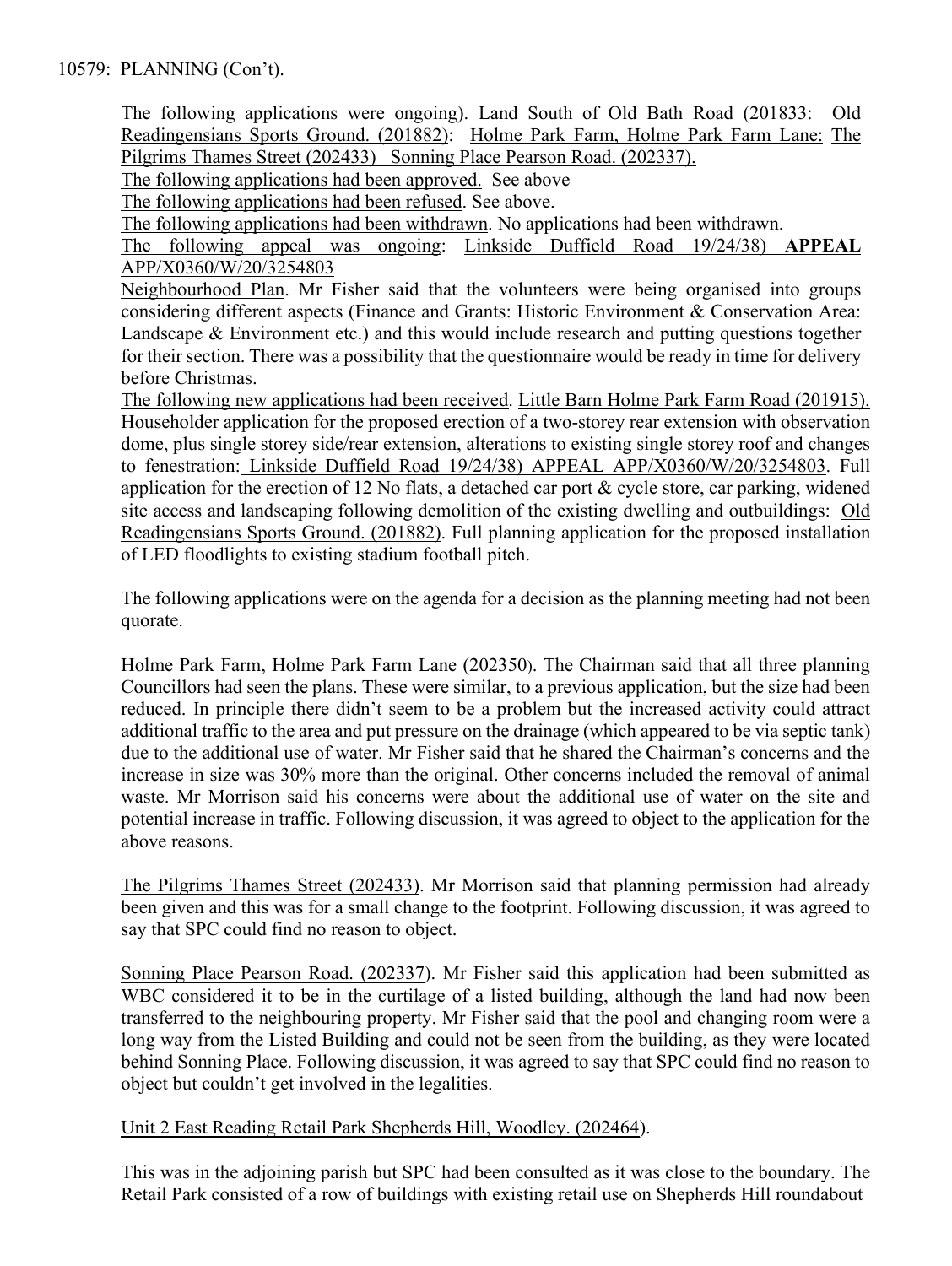#### 10579: PLANNING (Con't).

between the railway line and the A4 Bath Road. The retail use was restricted, and the application was for unrestricted retail use, which would make the building more attractive to potential tenants. Following discussion, it was agreed to say that SPC could find no reason to object.

#### 10580: PARISHIONERS QUESTIONS.

There were no questions from parishioners.

#### 10581: BOROUGH COUNCILLORS QUESTION TIME.

The Chairman said that he and Mr Fisher would attend the WDALC remote meeting, which Cllr Firmager chaired. The Chairman explained that WDALC was a joint meeting between WBC and parishes and there were several interesting items on the agenda for the forthcoming meeting.

#### 10582: FINANCE.

- a) Report. The Clerk had circulated a report, which was noted.
- b) Payment of Accounts. The Mr Morrison proposed, and Mr Fisher seconded making the following payments for October and this was unanimously approved.

| Date     | Chq | Name               | <b>Service Item</b> | <b>Gross</b> | <b>VAT</b> | <b>Net</b> | Committee      | Sub-comm          |
|----------|-----|--------------------|---------------------|--------------|------------|------------|----------------|-------------------|
| 12/09/20 | 723 | Henley Land        | Main Mow            | 260.00       | 0.00       | 260.00     | <b>REC</b>     | Main Mow          |
| 17/09/20 | 724 | Heritage           | Fell 1 Beech $+1$   | 3090.00      | 515.00     | 2575.00    | <b>REC</b>     | Tree care         |
|          |     | Tree Service       | Pine                |              |            |            |                |                   |
| 17/09/20 | 725 | Mr P Doyle         | Car Park Signs      | 220.00       | 0.00       | 220.00     | <b>REC</b>     | Mtnce boun        |
| 17/09.20 | 726 | Avoncrop           | Materials field     | 399.20       | 18.00      | 381.20     | REC.           | Weed/Feed         |
| 25/09/20 | 727 | Son Land           | Mow Rec             | 32.00        | 0.00       | 32.00      | <b>REC</b>     | Mow Play          |
| 25/09/20 | 727 | Son Land           | KGV Hedge Cut       | 50.00        | 0.00       | 50.00      | <b>REC</b>     | Cut Play          |
|          |     |                    |                     |              |            |            |                | Hedge             |
| 25/09/20 | 727 | Son Land           | Mow Wharf           | 56.00        | 0.00       | 56.00      | <b>ENVIRON</b> | Mow Wharf         |
| 25/09/20 | 727 | Son Land           | Wharf hedge         | 30.00        | 0.00       | 30.00      | <b>ENVIRON</b> | Cut Wharf         |
|          |     |                    |                     |              |            |            |                | Hedge             |
| 25/09/20 | 728 | Henley Land        | Mow Main            | 260.00       | 0.00       | 260.00     | <b>REC</b>     | Mow main          |
| 25/09/20 | 728 | Henley Land        | Pond Mowing         | 150.00       | 0.00       | 150.00     | <b>POND</b>    | Pond Mow          |
| 28/09/20 | 729 | <b>Steelmakers</b> | <b>SLTC</b><br>Gate | 600.00       | 100.00     | 500.00     | <b>REC</b>     | <b>SLTC</b> Gate  |
|          |     |                    | deposit 50%         |              |            |            |                | repairs           |
| 28/09/20 | 730 | Mrs Bates          | Honorarium          | 2790.50      | 0.00       | 2790.50    | <b>CLERK</b>   | Honorarium        |
|          |     |                    | (after Tax)         |              |            |            |                |                   |
| 28/09/20 | 730 | Mrs Bates          | Telephone           | 40.00        | 0.00       | 40.00      | <b>ADMIN</b>   | <b>Print Post</b> |
|          |     |                    |                     |              |            |            |                | Stat.             |
|          |     |                    | <b>TOTAL</b>        | 7977.70      | 759.00     | 4297.00    |                |                   |

PAYMENT OF ACCOUNTS OCTOBER (1-30 September '20)

#### 10583: HIGHWAYS

Speed Indicators (SID). Mr Fisher gave the latest update from SID. Thanks, were again due to Mr Runnalls who had assisted in moving the mobile SID into Thames Street, where it had been for the last month. The highest speed was 50 mph at 9.25 on a Monday morning. Approximately 5000 vehicles now used Thames Street regularly, which was below the pre-lockdown figure. The mobile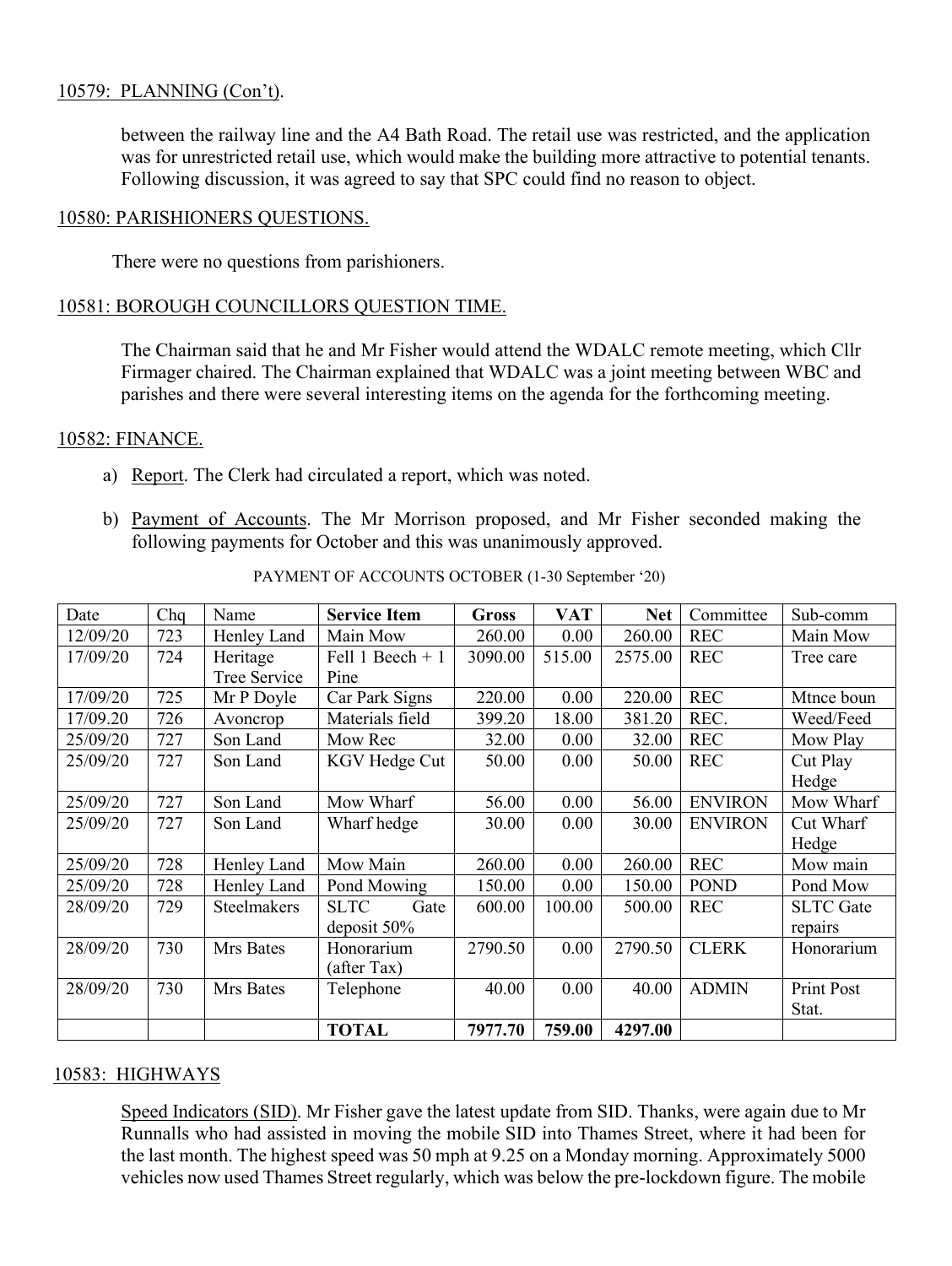SID had now been moved to Charvil Lane and it would be interesting to see if its appearance would slow vehicles down. The Pound Lane results were similar with a vehicle travelling at 60 mph at 12.30 am and 3300 vehicles from Monday to Friday, numbers for the same period in 2019 had been 4200. Mr Fisher had written to Mr Heath (WBC) but he was now on leave until 19 October. Mr Fisher now had lots of videos showing vehicles on the crossing when pedestrians were using it and Mr Fisher confirmed that all the reports from the SID's were sent to WBC and the Police.

# 10584: RECREATION AND ENVIRONMENT W.G

- a) Safety Checks. The Chairman said that the playground was locked due to corona restrictions.
- b) Football 2020. Mr Fisher said that the U14 Girls Football Team were now playing between 9.00 am and 12 midday on a Saturday. The pitch had been marked out and everything seemed to be going well. The nets were removed after each game to deter any unauthorised use of the goals. Mr Fisher had prepared a simple agreement, but this had not been returned so far. Mr Fisher said that he had spoken to Ethane Greene and had contacted the Chairman of Berkshire Football Club regarding the problem of footballers parking in Holmemoor Drive rather than using the Berkshire Sports Car park to avoid the longer walk to the pitch.

Single Storey Pavilion. The Chairman said that, after a period when SCC time had been taken up with the cricket season, SCC had asked for a meeting to discuss progress. In advance of the meeting it had been mentioned that drawings for a less expensive single storey pavilion had been drawn up. It had come as a surprise that in fact these drawings were not simple sketches but fully drawn up plans together with the engineers drawing and Richard Anderson had asked for £1,000 for the work. There had followed an exchange of emails with Richard Anderson pointing out that SPC had agreed to pay £1,000 for his fee and he would invoice SPC accordingly. SCC wanted to proceed with the tender process on the single storey option. The question was whether to proceed with the single storey design as drawn. The Chairman felt that the timing was not good given the current situation and it wasn't the right time to be spending money on new plans. However, the Chairman said that SPC had a duty of care and some updating of the pavilion facilities might be in order, although the virus and finances would lead this. There were also concerns that the new plans were lacking in some ways, there were insufficient number of showers and not for multigender use, inexplicably the largest room was the 'cold store', this and other aspects would need to be discussed. Mr Fisher said that Mr Anderson's initial thoughts were that the potential cost of the single storey pavilion was £350.000 to £360,000 plus VAT taking the cost up to £400,000. With donation, SPC's contribution and money raised at the supper the fund was still substantially short. It would be short sighted if the pavilion were demolished and work started before the funds were in place. Importantly the funding source had been closed due to the situation. Mr Greene had said that he might have scope for funding and Mr Fisher would obtain more information, but Mr Morrison said he couldn't see how grants and funds could be obtained in the current uncertain situation. Mr Halliday thought the plans looked fine, but more showers were needed. In such uncertain times, and without the money, it was difficult to see how to proceed. There was a need to wait until it was the right time for the economy. Mr Fisher said he had said that a form of guarantee was needed for the large personal donations, possibly an insurance before ethe project could be started. Mr Fisher agreed to draft a reply to SCC, which would be circulated for approval. It was unanimously agreed that SPC needed to be sure before beginning the project.